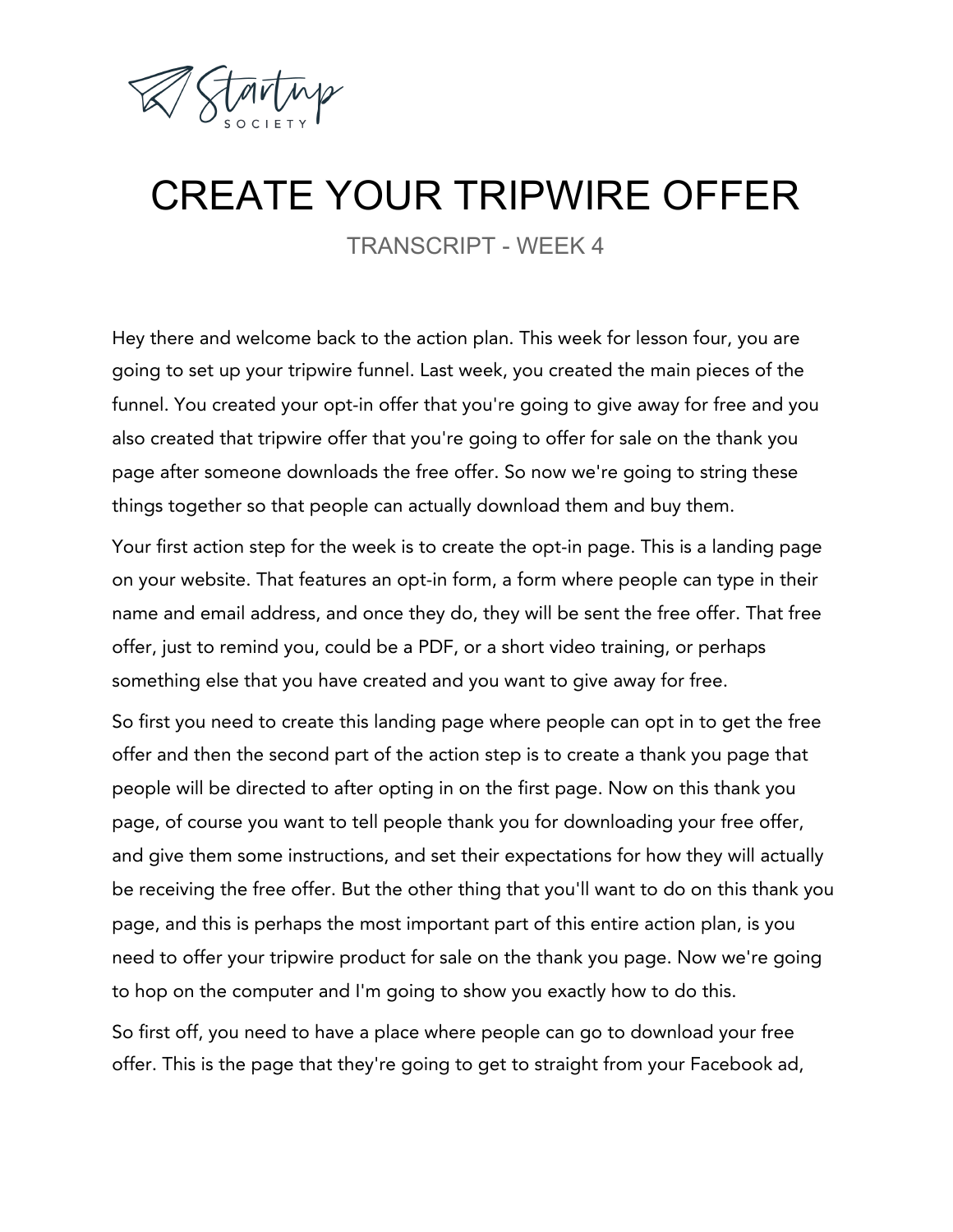

and it's where they can enter their information so that you can send them an email containing that free opt-in offer. Now, depending on what platform your website is hosted on, you could do this in a lot of different ways. But what we want to do is create this landing page that offers that free offer. So I'm going to show you really quickly how you could do this in Squarespace, but like I said, it'll be different depending on what system you're using. You can do this on most website building platforms, including Squarespace, or you could use a landing page software such as Leadpages.

## <<Begin Walkthrough>>

So I'm logged into the Squarespace website and I'm going to click on pages. And then I want to create a new page that is not linked. So you just click on this plus button and then you can choose to start with a blank page or with a page layout, and that's what I've done here. And so now I'm on this page that I've named free offer, and all I did was I added this image right here, and then I added this text, which is very straightforward. I'll just show you really quickly how to do this inside the edit pane. You just click on this plus, and then you can choose what different things you want to add, such as an image or text, whatever you want to add. So that's what I've done right here, and then of course you can grab these things and move them around wherever you want, but I've placed them here because this looks good to me. And I also add the spacer right here, and then down here, what this is, is this is actually a form from ConvertKit.

So inside my ConvertKit account, I created a forum and then I copied the code for the form, and I pasted this as a code section onto this page. Now, the reason I did this is because Squarespace and ConvertKit don't actually integrate. But by adding this form directly from ConvertKit onto the page, when someone signs up using this form, they'll be automatically entered into ConvertKit without any integration needed and I'll know which form inside ConvertKit they came from. Now, if you are using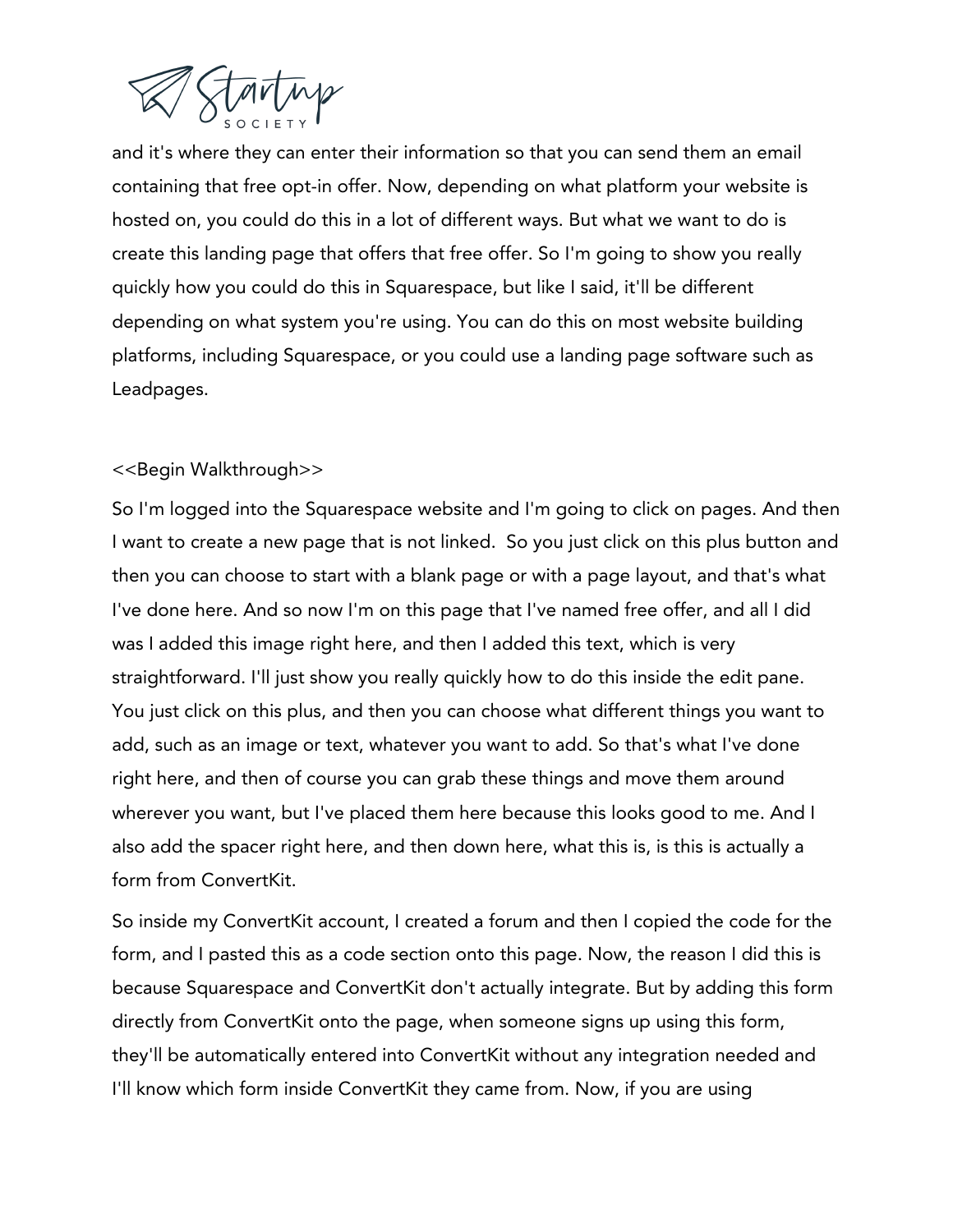

Mailchimp with ConvertKit, you can just integrate those two systems, or if you're using any other two systems, then you'll need to figure out how they can integrate. Now, if you need help integrating your website with your email marketing software, then Google will be your friend, just search for how to integrate website platform name with email software platform name.

You can also try asking in the Facebook group, but because there are so many different options for website platforms and email marketing platforms, it can be tough to find someone who happens to have the exact two same systems that you have who can help you. So most of the time, you'll just want to use Google because most of these platforms have helpful documentation that will walk you through the process of integrating. So with that being said, let's get back to the issue at hand, which is right now, we're creating this free opt-in landing page. After you create this page, then you'll need to create the thank you page that also offers the tripwire. So again, this is going to be a not linked page, and what that means is it's not showing up in this top menu. And I created this page that I titled thank you plus tripwire.

Now, keep in mind that I've named these pages very descriptively for the sake of this tutorial, but you'll probably want to call them something else. Maybe thank you and a special offer, or something like that. So on this page, I first of all have told them, in big bold letters, that their free thing is on the way. And that's because you don't want to confuse people. People can get really confused if you say, "Download this free thing." They type in their information, click the sign me up button, and then they're taken to a page that says, buy it now for \$97. Now in reality, the thing that is \$97 is a completely different product. It's your tripwire. But like I said, people can get really confused and they can think that you're trying to trick them into paying \$97 for something that a moment ago you claimed was free.

So because of that, you want to make sure that, first of all, you tell them your thing is on its way and that they're going to get it in their inbox. But then you can lead into, do you want the whole set? Do you want the rest of the training? Do you want the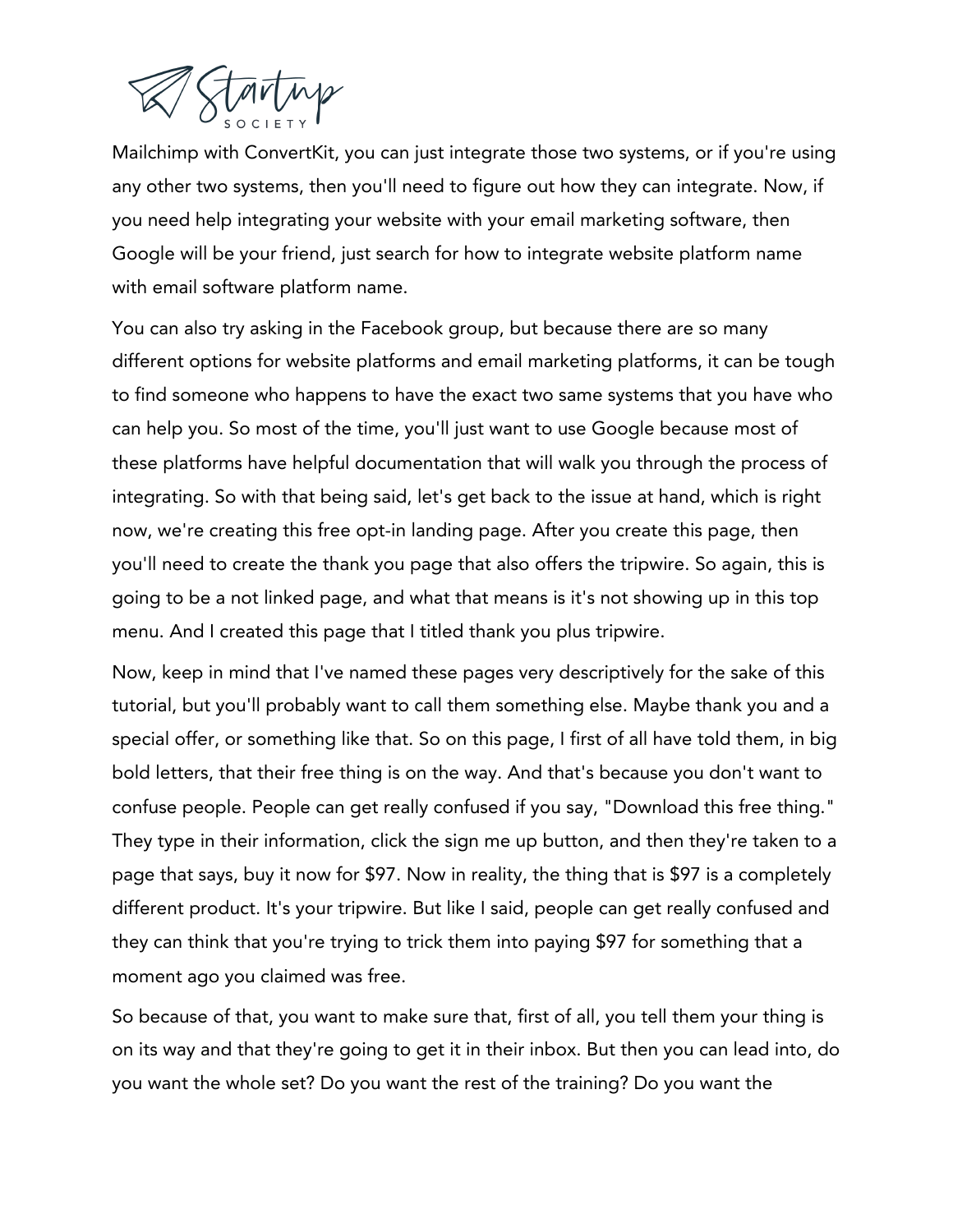

upgrade? You can buy it right now for just \$10, or for just \$32, or whatever your price is. Now, if you want this to be as effective as possible, then you'll want to add in some kind of urgency. So you can use a software such as deadline funnel, for example, or some website platforms that you might be using might have timers that you can add in natively. But you might want to add some sort of say, 15 minute timer to get people to understand that this is a limited time offer and that buying now will be to their advantage.

After that you'll need to add a button that allows them to purchase. Now, I would recommend that you are hosting your AAA, or product, with Teachable most of the time if you're selling any sort of educational or content based product. And if that is the case, then what you'll do with this button is you will link it directly to your Teachable checkout page. So here I am inside my Teachable account, and I'm looking here at the pricing for this particular course. So I've chosen this course, I've clicked on praising, I'm on this page and now you can just click this button that says, copy URL, to copy the URL for that checkout page. So now if I was to open a new tab and paste in that URL, I would go straight to the page where I can purchase that specific course.

And so that is the link that you need to link this button to right here. So if I click the edit button and then I click on this button and I click the edit, then I can link it directly to that checkout page. And that's just a really simple way to link to a checkout page that will already be created for you by Teachable. So you don't have to set up a whole extra system. Now, one other thing to keep in mind is after people check out here, you may need a thank you page to thank them for purchasing. Now, most likely whatever shopping cart software you're using, in my case here Teachable, will have some sort of built in thank you page, but it's just something to keep in mind. And later on, you'll want to test your system that you've created. You'll want to go through the whole purchase process yourself.

And you'll just want to be aware that there is a thank you page after that. Now, obviously I've created this very bare bones page here. I would recommend that you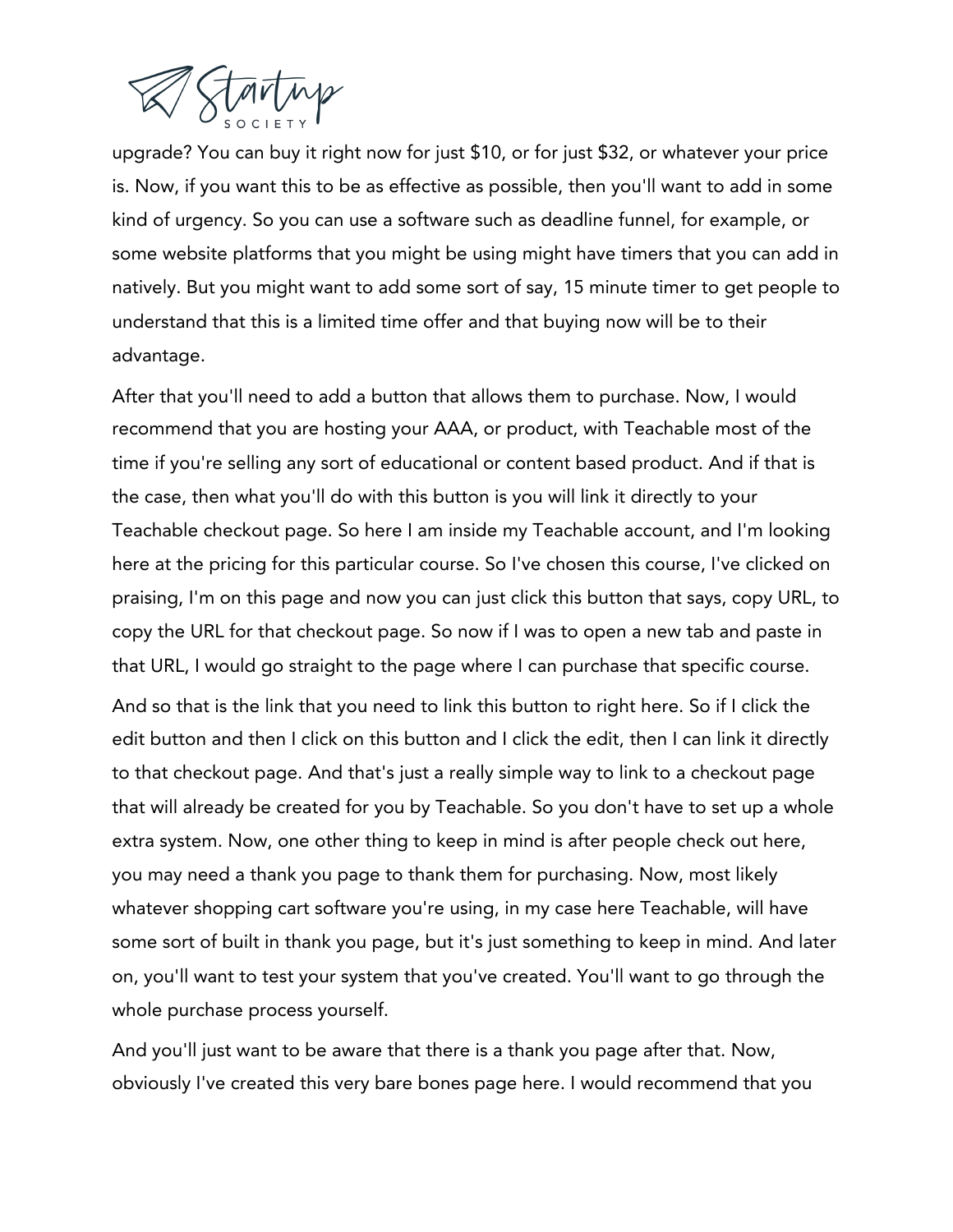

add significantly more information to explain the tripwire offer, to give them all the details, to tell them how it's going to help them, to explain the full price versus this special price that they have access to right now, and all of that. But I just want you to understand the basics here.

<<End Walkthrough>>

Your second action step this week is to create a thank you page for your tripwire offer. Now, as I mentioned in the demo, your shopping cart software, be that Teachable or any other shopping cart software that you may be using, it might have some sort of automatic thank you page that is already created. So you might be able to skip this step, but you'll need to check the settings in your shopping cart software, and specifically the settings for the specific product that you are working on setting up right now, and see what that automatic thank you page looks like. You might want to create your own custom thank you page on your website.

Okay. We've made it all the way to the final action step of this entire action plan, and it is this. You need to create the emails that will be sent out to people when they opt in for your free offer and when they purchase your paid tripwire offer. So I already showed you how to do this earlier on when we looked at those funnels and automations inside ConvertKit, but now it's time for you to actually write those emails. So at the very minimum, you'll need one email that will be sent to people after they opt in for your free offer that delivers the free offer to them. So this email should say something along the lines of, "Hi, nice to meet you. Thank you so much for your interest in the free offer. Here's the link to download it right now."

And then from there, you'll want to continue and share with them a little bit more information about what they can expect from you in the coming weeks. Are you going to be emailing them every week? Do you have some other offers that you want to share with them? Just take a moment to set their expectation. It can just be a sentence or two, or it can be several paragraphs. Then you'll also, at minimum, need one email